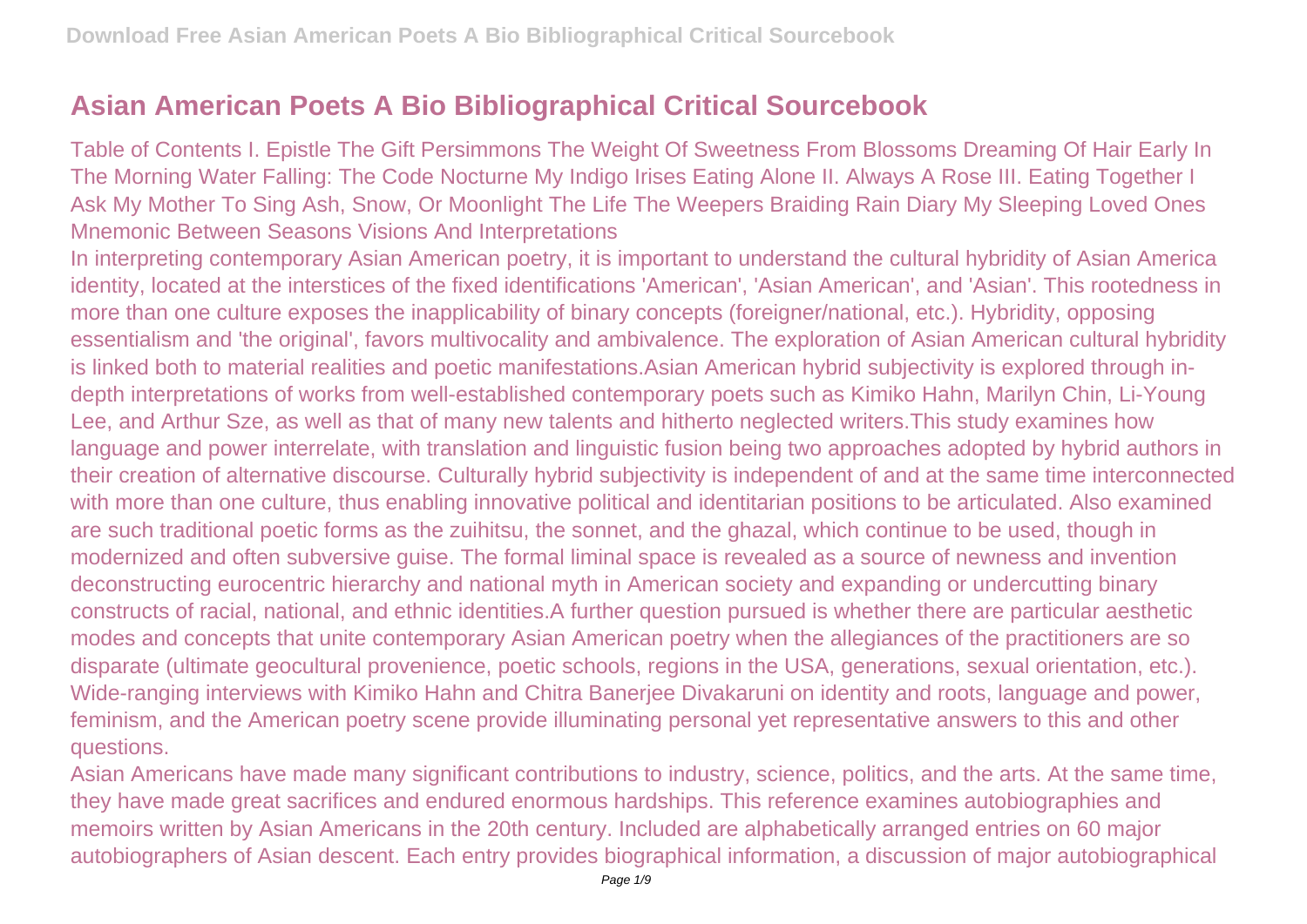works and themes, a review of the writer's critical reception, and primary and secondary bibliographies. The volume begins with an introductory overview of Asian American autobiography and closes with a selected, general bibliography of critical studies.

In the late 19th century, Asian American drama made its debut with the spotlight firmly on the lives and struggles of Asians in North America, rather than on the cultures and traditions of the Asian homeland. Today, Asian American playwrights continue to challenge the limitations of established theatrical conventions and direct popular attention toward issues and experiences that might otherwise be ignored or marginalized. This reference highlights the careers and works of 52 American playwrights of origins from India, Pakistan, Vietnam, the Philippines, Japan, Korea, and China. Entries are arranged alphabetically and are written by expert contributors. Each entry includes a brief biography, a discussion of major works and themes, a summary of the dramatist's critical reception, and a bibliography of primary and secondary sources. The volume closes with a selected, general bibliography, which includes anthologies, critical works, and periodicals.

The years between 1850 and 1930 witnessed the first large-scale migration of peoples from East Asia and South Asia to North America and the emergence of the US as an imperial power in the Pacific. This period also produced the first instances of Asian North American writing, theater, and film. This exciting collection examines how the many literary and cultural works from this period approached questions of migration, exclusion, and identity. Covering an extensive ranges of topics including anticolonialist writing, the erotics of queer modernist poetry, interracial desire, and the racial gaze in silent film, the book shows the diverse and multi-ethnic nature of literary and cultural production at a crucial period in modern formations of race as well as literary and cultural aesthetics.

This critical study of Asian American literature discusses work by internationally successful writers such as Maxine Hong Kingston, Chang-rae Lee, Bharati Mukherjee, Amy Tan and others in their historical, cultural and critical contexts. The focus of the book is on contemporary writing, from the 1970s onwards, although it also traces over a hundred years of Asian American literary production in prose, poetry, drama and criticism. The main body of the book comprises five periodized chapters that highlight important events in a nation-state that has historically rendered Asian Americans invisible. Of particular importance to the writers selected for case studies are questions of racial identity, cultural history and literary value with respect to dominant American ideologies.

"A Floating Chinaman is, in the broadest sense, a book about who gets to speak for China. The title is taken from a lost manuscript by H.T. Tsiang, an eccentric Chinese immigrant writer who self-published a series of visionary novels in the 1930s, a time when China was recast as a rich, unexplored mystery to the American public. At this time the United States Page 2/9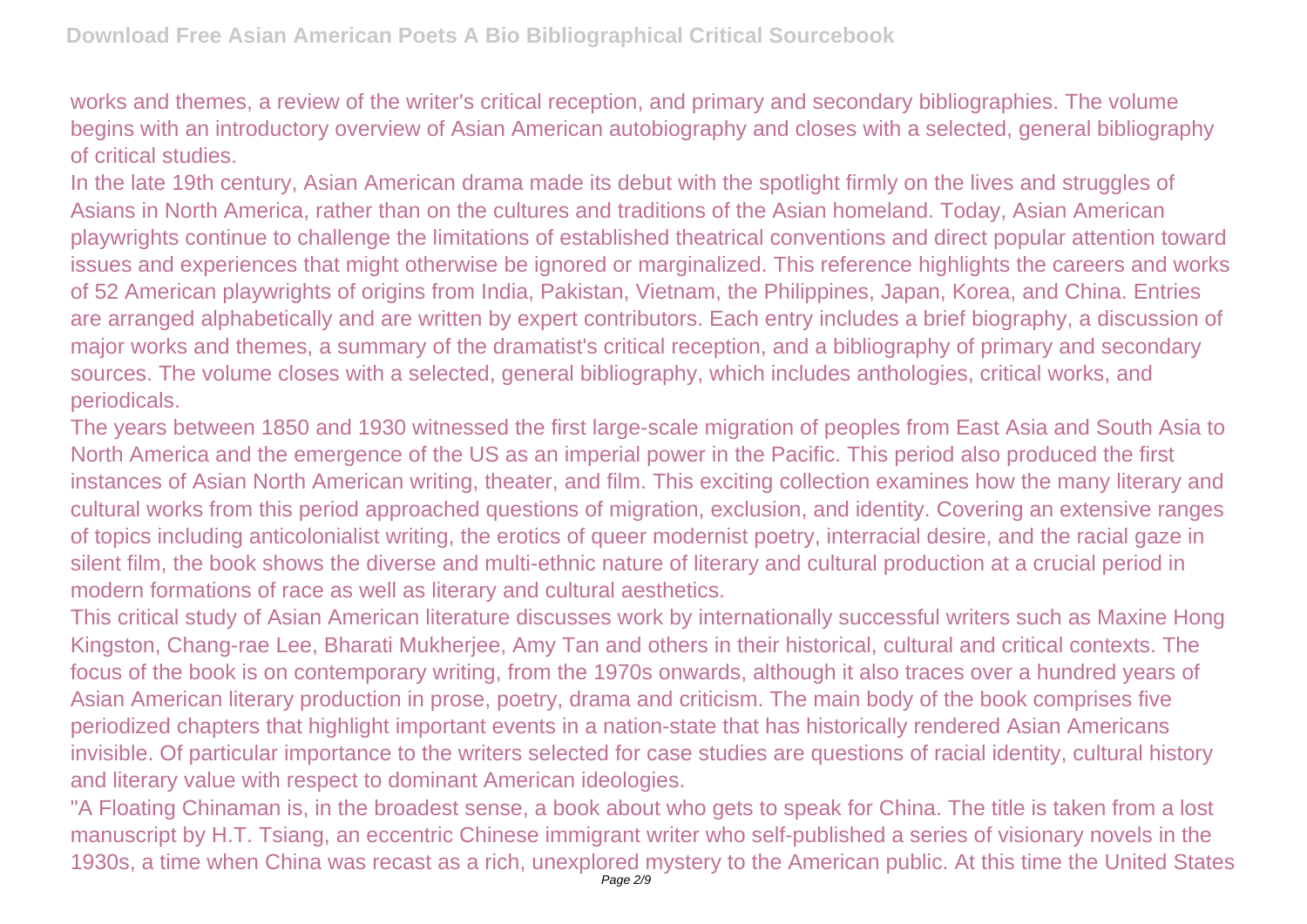"rediscovered" China, and the book traces its causes and cues in a variety of sites: the comfortable, middlebrow literature of Pearl Buck, Alice Tisdale Hobart and Lin Yutang; the journalism of Carl Crow and Henry Luce; exuberant reports from oil executives proclaiming a new era in global trade. On the margins--in Chinatowns, on college campuses, in the failed avant-gardism of Tsiang--a different conversation about the possibilities of a transpacific future was taking place. The book is about the circulation of ideas about China; but it is also a book about writers, rivalries, and the acquisition of authority. It is about the creation and refinement of those ideas, as well as the spirit of competition that underlies all critical endeavors. These were decades when China represented a new area of inquiry, and the stakes for writers to flex their expertise were at once intellectual, professional, and deeply personal. The author considers a range of texts--from best-sellers to self-published paperbacks, travel literature to corporate newsletters, FBI surveillance files to flowery letters from an Ellis Island detention center--and considers the competing notions of a transpacific future that animated the literary imagination as well as some satisfying moments of revenge."--Provided by publisher.

In the aftermath of World War II, the United States emerged as the dominant imperial power, and in US popular memory, the Second World War is remembered more vividly than the American Revolution. American Literature in Transition, 1940–1950 provides crucial contexts for interpreting the literature of this period. Essays from scholars in literature, history, art history, ethnic studies, and American studies show how writers intervened in the global struggles of the decade: the Second World War, the Cold War, and emerging movements over racial justice, gender and sexuality, labor, and de-colonization. One recurrent motif is the centrality of the political impulse in art and culture. Artists and writers participated widely in left and liberal social movements that fundamentally transformed the terms of social life in the twentieth century, not by advocating specific legislation, but by changing underlying cultural values. This book addresses all the political impulses fueling art and literature at the time, as well as the development of new forms and media, from modernism and noir to radio and the paperback.

Shape Shifters presents a wide-ranging array of essays that examine peoples of mixed racial identity. Moving beyond the static "either/or" categories of racial identification found within typical insular conversations about mixed-race peoples, Shape Shifters explores these mixed-race identities as fluid, ambiguous, contingent, multiple, and malleable. This volume expands our understandings of how individuals and ethnic groups identify themselves within their own sociohistorical contexts. The essays in Shape Shifters explore different historical eras and reach across the globe, from the Roman and Chinese borderlands of classical antiquity to medieval Eurasian shape shifters, the Native peoples of the missions of Spanish California, and racial shape shifting among African Americans in the post-civil rights era. At different times in their lives or over generations in their families, racial shape shifters have moved from one social context to another. And as new social contexts were imposed on them, identities have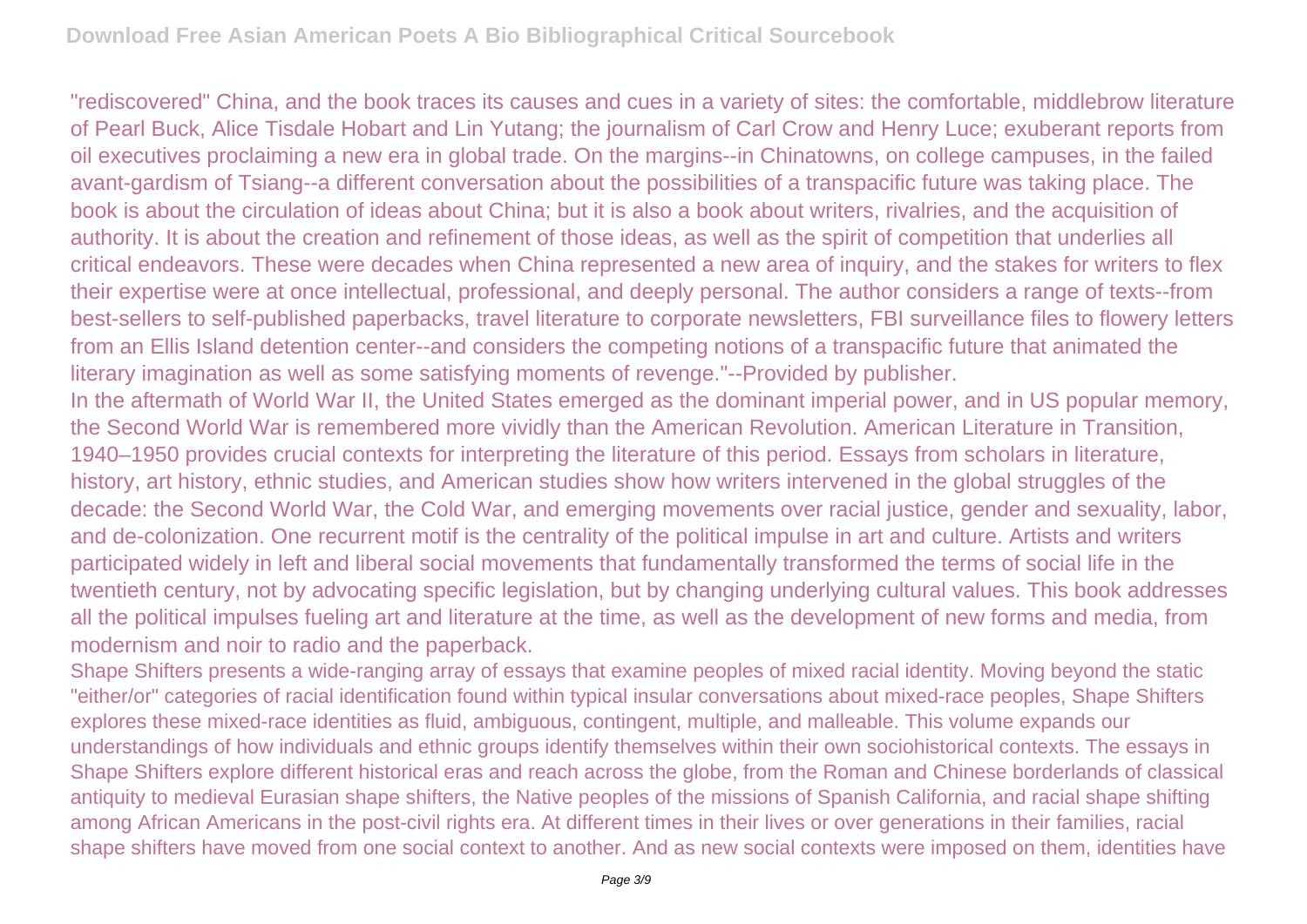even changed from one group to another. This is not racial, ethnic, or religious imposture. It is simply the way that people's lives unfold in fluid sociohistorical circumstances. With contributions by Ryan Abrecht, George J. Sánchez, Laura Moore, and Margaret Hunter, among others, Shape Shifters explores the forces of migration, borderlands, trade, warfare, occupation, colonial imposition, and the creation and dissolution of states and empires to highlight the historically contingent basis of identification among mixed-race peoples across time and space.

Asian American literature dates back to the close of the 19th century, and during the years following World War II it significantly expanded in volume and diversity. Monumental in scope, this encyclopedia surveys Asian American literature from its origins through 2007. Included are more than 270 alphabetically arranged entries on writers, major works, significant historical events, and important terms and concepts. Thus the encyclopedia gives special attention to the historical, social, cultural, and legal contexts surrounding Asian American literature and central to the Asian American experience. Each entry is written by an expert contributor and cites works for further reading, and the encyclopedia closes with a selected, general bibliography of essential print and electronic resources. While literature students will value this encyclopedia as a guide to writings by Asian Americans, the encyclopedia also supports the social studies curriculum by helping students use literature to learn about Asian American history and culture, as it pertains to writers from a host of Asian ethnic and cultural backgrounds, including Afghans, Chinese, Japanese, Koreans, Filipinos, Iranians, Indians, Vietnamese, Hawaiians, and other Asian Pacific Islanders. The encyclopedia supports the literature curriculum by helping students learn more about Asian American literature. In addition, it supports the social studies curriculum by helping students learn about the Asian American historical and cultural experience.

Korean and Korean American Life Writing in Hawai'i looks at self-representing genres such as lyric poems, oral history, autobiography, and memoirs written by Korean and Korean Americans from the early twentieth century to the present in order to explore how these people have shaped their individual or collective identities. This study has three main areas of emphasis: Hawai'i, Korean language and culture, and life writing, and with these three areas, this book explores the continuities and discontinuities of diasporic identity formation.

The ethnically diverse scope, broad chronological coverage, and mix of biographical, critical, historical, political, and cultural entries make this the most useful and exciting poetry reference of its kind for students today. • Covers American poetry from the Colonial era to the present in roughly 300 alphabetically arranged entries • Features key contemporary poets, including those appearing in current journals • Brings together approximately 80 contributors who are among the most widely known scholars in the field • Supports Common Core State Standards for English Language Arts and Social Studies by helping students gain a greater understanding of language

Looks a the life and works of forty-nine Asian American short story writers.

NEW YORK TIMES BESTSELLER • PULITZER PRIZE FINALIST • NATIONAL BOOK CRITICS CIRCLE AWARD WINNER • ONE OF TIME'S 100 MOST INFLUENTIAL PEOPLE • A ruthlessly honest, emotionally charged, and utterly original exploration of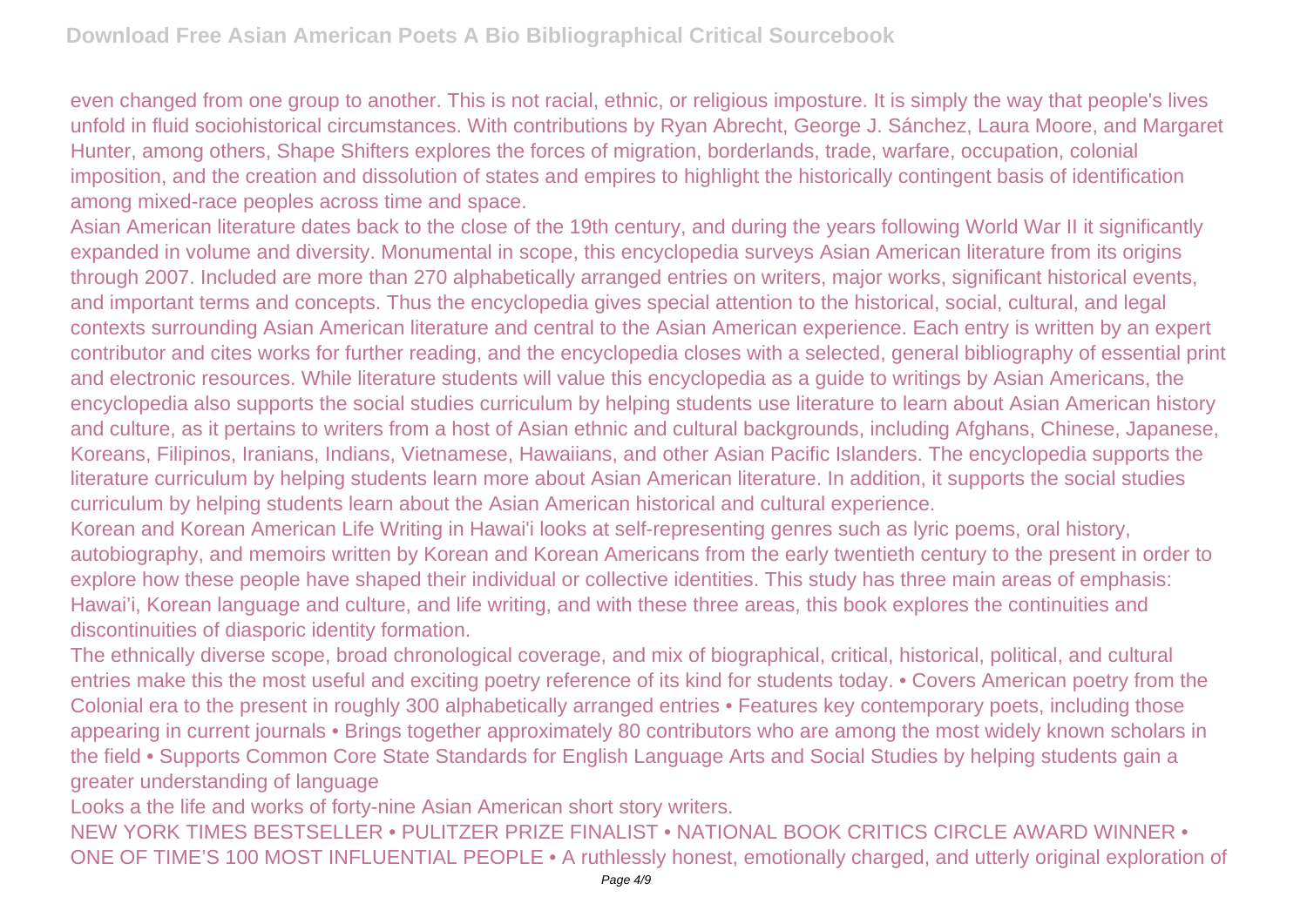Asian American consciousness "Brilliant . . . To read this book is to become more human."—Claudia Rankine, author of Citizen In development as a television series starring and adapted by Greta Lee • One of Time's 10 Best Nonfiction Books of the Year • Named One of the Best Books of the Year by The New York Times, The Washington Post, NPR, New Statesman, BuzzFeed, Esquire, The New York Public Library, and Book Riot Poet and essayist Cathy Park Hong fearlessly and provocatively blends memoir, cultural criticism, and history to expose fresh truths about racialized consciousness in America. Part memoir and part cultural criticism, this collection is vulnerable, humorous, and provocative—and its relentless and riveting pursuit of vital questions around family and friendship, art and politics, identity and individuality, will change the way you think about our world. Binding these essays together is Hong's theory of "minor feelings." As the daughter of Korean immigrants, Cathy Park Hong grew up steeped in shame, suspicion, and melancholy. She would later understand that these "minor feelings" occur when American optimism contradicts your own reality—when you believe the lies you're told about your own racial identity. Minor feelings are not small, they're dissonant—and in their tension Hong finds the key to the questions that haunt her. With sly humor and a poet's searching mind, Hong uses her own story as a portal into a deeper examination of racial consciousness in America today. This intimate and devastating book traces her relationship to the English language, to shame and depression, to poetry and female friendship. A radically honest work of art, Minor Feelings forms a portrait of one Asian American psyche—and of a writer's search to both uncover and speak the truth. Praise for Minor Feelings "Hong begins her new book of essays with a bang. . . .The essays wander a variegated terrain of memoir, criticism and polemic, oscillating between smooth proclamations of certainty and twitches of self-doubt. . . . Minor Feelings is studded with moments [of] candor and dark humor shot through with glittering selfawareness."—The New York Times "Hong uses her own experiences as a jumping off point to examine race and emotion in the United States."—Newsweek "Powerful . . . [Hong] brings together memoiristic personal essay and reflection, historical accounts and modern reporting, and other works of art and writing, in order to amplify a multitude of voices and capture Asian America as a collection of contradictions. She does so with sharp wit and radical transparency."—Salon

A History of Indian Poetry in English explores the genealogy of Anglophone verse in India from its nineteenth-century origins to the present day. Beginning with an extensive introduction that charts important theoretical contributions to the field, this History includes extensive essays that illuminate the legacy of English in Indian poetry. Organized thematically, these essays survey the multilayered verse of such diverse poets as Henry Louis Vivian Derozio, Rabindranath Tagore, Nissim Ezekiel, Dom Moraes, Kamala Das, and Melanie Silgardo. Written by a host of leading scholars, this History also devotes special attention to the lasting significance of imperialism and diaspora in Indian poetry. This book is of pivotal importance to the development of Indian poetry in English and will serve as an invaluable reference for specialists and students alike.

Alphabetically arranged entries explore the lives and works of seventy-five contemporary poets representing a dozen different ethnic backgrounds.

Winner of the 2016 Whiting Award One of Publishers Weekly's "Most Anticipated Books of Spring 2016" One of Lit Hub's "10 must-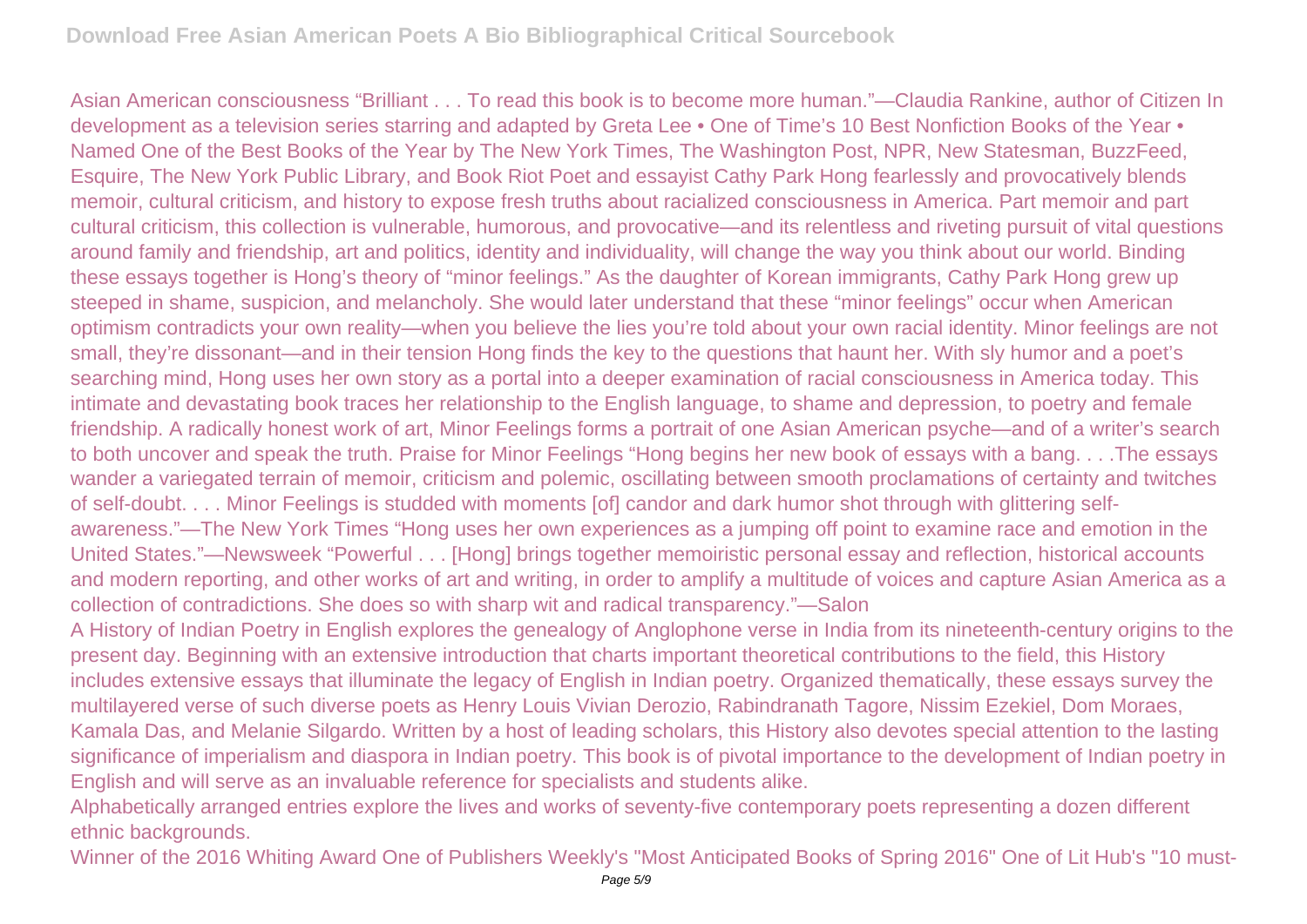read poetry collections for April" "Reading Vuong is like watching a fish move: he manages the varied currents of English with muscled intuition. His poems are by turns graceful and wonderstruck. His lines are both long and short, his pose narrative and lyric, his diction formal and insouciant. From the outside, Vuong has fashioned a poetry of inclusion."—The New Yorker "Night Sky with Exit Wounds establishes Vuong as a fierce new talent to be reckoned with...This book is a masterpiece that captures, with elegance, the raw sorrows and joys of human existence."—Buzzfeed's "Most Exciting New Books of 2016" "This original, sprightly wordsmith of tumbling pulsing phrases pushes poetry to a new level...A stunning introduction to a young poet who writes with both assurance and vulnerability. Visceral, tender and lyrical, fleet and agile, these poems unflinchingly face the legacies of violence and cultural displacement but they also assume a position of wonder before the world."—2016 Whiting Award citation "Night Sky with Exit Wounds is the kind of book that soon becomes worn with love. You will want to crease every page to come back to it, to underline every other line because each word resonates with power."—LitHub "Vuong's powerful voice explores passion, violence, history, identity—all with a tremendous humanity."—Slate "In his impressive debut collection, Vuong, a 2014 Ruth Lilly fellow, writes beauty into—and culls from—individual, familial, and historical traumas. Vuong exists as both observer and observed throughout the book as he explores deeply personal themes such as poverty, depression, queer sexuality, domestic abuse, and the various forms of violence inflicted on his family during the Vietnam War. Poems float and strike in equal measure as the poet strives to transform pain into clarity. Managing this balance becomes the crux of the collection, as when he writes, 'Your father is only your father/ until one of you forgets. Like how the spine/ won't remember its wings/ no matter how many times our knees/ kiss the pavement.'"—Publishers Weekly "What a treasure [Ocean Vuong] is to us. What a perfume he's crushed and rendered of his heart and soul. What a gift this book is."—Li-Young Lee Torso of Air Suppose you do change your life. & the body is more than a portion of night—sealed with bruises. Suppose you woke & found your shadow replaced by a black wolf. The boy, beautiful & gone. So you take the knife to the wall instead. You carve & carve until a coin of light appears & you get to look in, at last, on happiness. The eye staring back from the other side— waiting. Born in Saigon, Vietnam, Ocean Vuong attended Brooklyn College. He is the author of two chapbooks as well as a full-length collection, Night Sky with Exit Wounds. A 2014 Ruth Lilly Fellow and winner of the 2016 Whiting Award, Ocean Vuong lives in New York City, New York.

Title page verso indicates hardcover edition, but this ISBN is for the paperback printing.

The Columbia Guide to Asian American Literature Since 1945

"A Study Guide for Nellie Wong's ""Mama, Come Back"", excerpted from Gale's acclaimed Poetry for Students. This concise study guide includes plot summary; character analysis; author biography; study questions; historical context; suggestions for further reading; and much more. For any literature project, trust Poetry for Students for all of your research needs."

Presents a reference on Asian-American literature providing profiles of Asian-American writers and their works.

The Historical Dictionary of Asian American Literature and Theater covers the history of Asian American literature and theater through a chronology, an introductory essay, and an extensive bibliography. The dictionary section has over 600 cross-referenced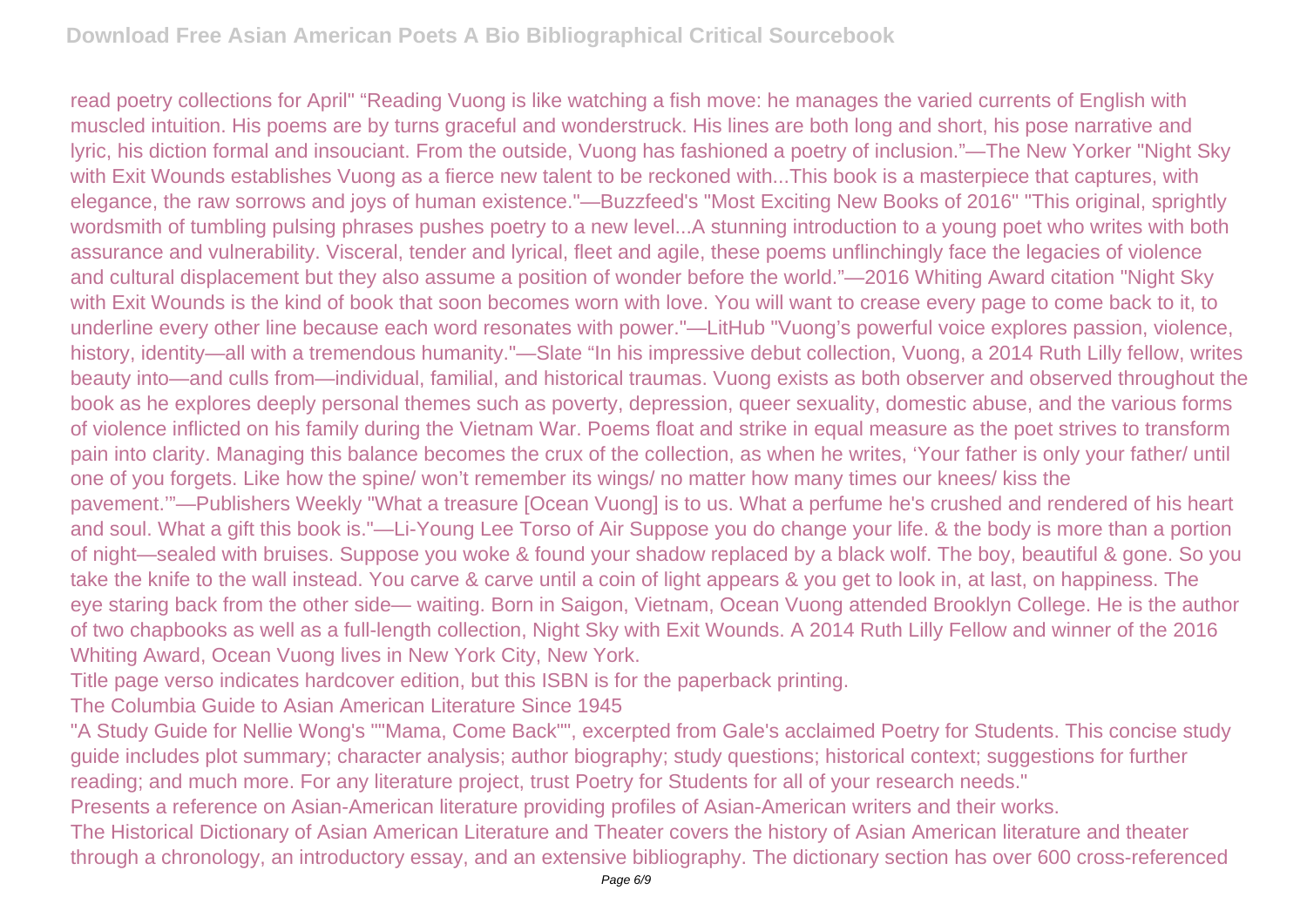entries on authors, books, and genres. This book is an excellent access point for students, researchers, and anyone wanting to know more about this important topic.

Presenting a new way of reading that helps us discern some previously unnoticed or unnoticeable features of Asian diaspora poetry, this volume highlights how poetry plays a significant role in mediating and defining cross-cultural and transnational positions. Asian diaspora poetry in North America is a rich body of poetic works that not only provide valuable material for us to understand the lives and experiences of Asian diasporas, but also present us with an opportunity to examine some of the most important issues in current literary and cultural studies. As a mode of writing across cultural and national borders, these poetic works challenge us to reconsider the assumptions and meanings of identity, nation, home, and place in a broad cross-cultural context. In recent postcolonial studies, diaspora has been conceived not only as a process of migration in which people crossed and traversed the borders of different countries, but also as a double relationship between different cultural origins. With all its complexity and ambiguity associated with the experience of multi-cultural mediation, diaspora, as both a process and a relationship, suggests an act of constant repositioning in confluent streams that accommodate to multiple cultural traditions. By examining how Asian diaspora poets maintain and represent their cultural differences in North America, Zhang is able to seek new perspectives for understanding and analyzing the intrinsic values of Asian cultures that survive and develop persistently in North American societies.

Literary Research and the American Realism and Naturalism Period: Strategies and Sources will help those interested in researching this era. Authors Linda L. Stein and Peter J. Lehu emphasize research methodology and outline the best practices for the research process, paying attention to the unique challenges inherent in conducting studies of national literature. Surveys the lives and works of roughly 75 Irish women writers active in a range of genres and periods. As a distinct area of literary study, Asian American literature now enjoys a level of critical recognition that was unimaginable when academic interest in the field began modestly some 25 years ago. Part of this recognition stems from the increasing contributions of Asian American novelists, whose works continue to capture growing levels of popular attention. This reference book provides alphabetically arranged entries for 70 Asian American novelists. Each entry is written by an expert contributor and provides a short biography, a discussion of major works and themes, an overview of the novelist's critical reception, and a bibliography of primary and secondary sources. In addition, the volume concludes with a selected, general bibliography.

## ???????????????????????????????????????????????????????????????????????????????????????????????????????? ???

A comprehensive reference to Asian American history reveals the key events and personalities while also exploring the historical debates that rage around their interpretation.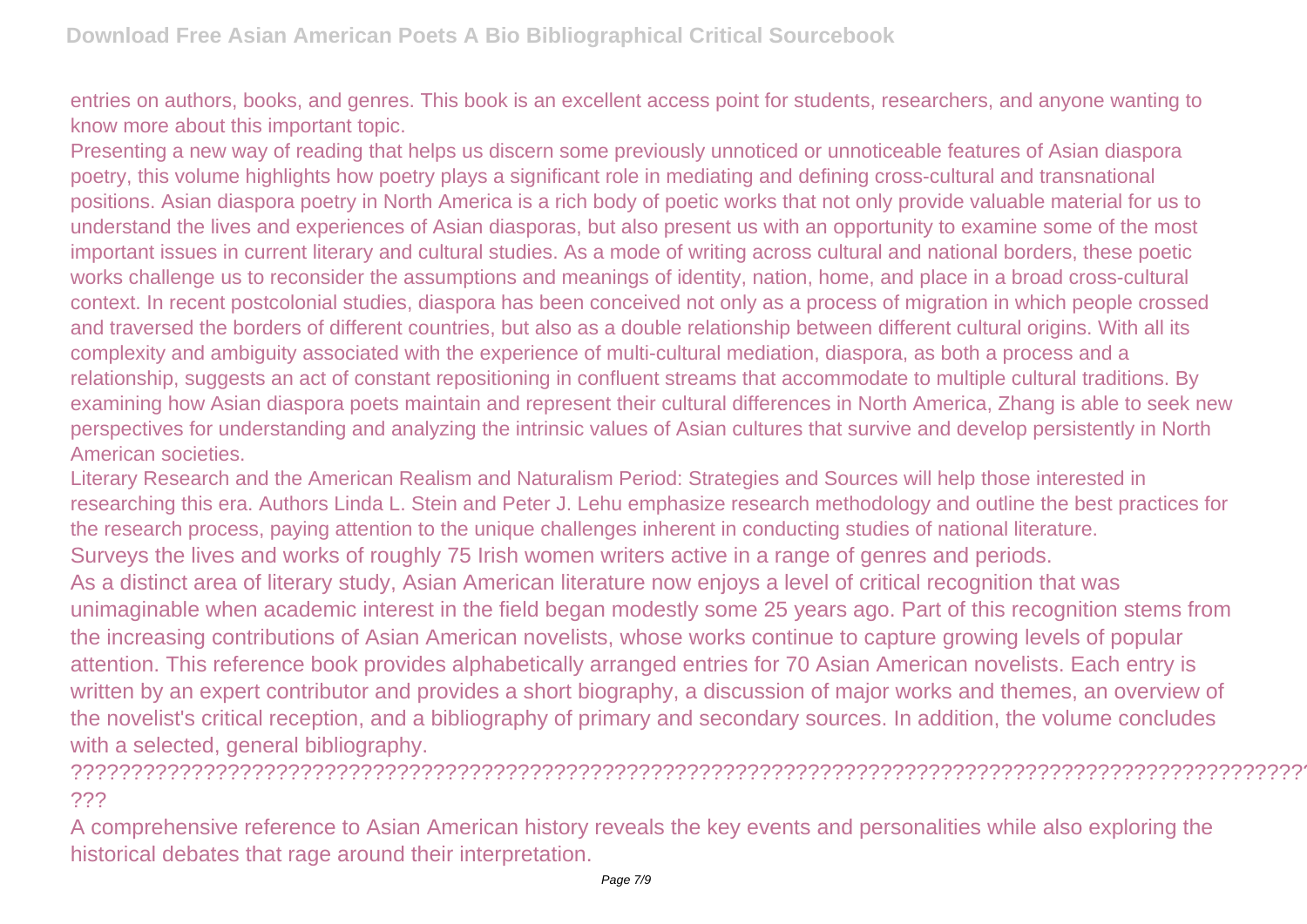The 2016 winner of the Walt Whitman Award of the Academy of American Poets, selected by Carolyn Forché When I make the crossing, you must not be taken no matter what the current gives. When we reach the camp, there will be thousands like us. If I make it onto the plane, you must follow me to the roads and waiting pastures of America. We will not ride the water today on the shoulders of buffalo as we used to many years ago, nor will we forage for the sweetest mangoes. I am refugee. You are too. Cry, but do not weep. —from "Transmigration" Afterland is a powerful, essential collection of poetry that recounts with devastating detail the Hmong exodus from Laos and the fate of thousands of refugees seeking asylum. Mai Der Vang is telling the story of her own family, and by doing so, she also provides an essential history of the Hmong culture's ongoing resilience in exile. Many of these poems are written in the voices of those fleeing unbearable violence after U.S. forces recruited Hmong fighters in Laos in the Secret War against communism, only to abandon them after that war went awry. That history is little known or understood, but the three hundred thousand Hmong now living in the United States are living proof of its aftermath. With poems of extraordinary force and grace, Afterland holds an original place in American poetry and lands with a sense of humanity saved, of outrage, of a deep tradition broken by war and ocean but still intact, remembered, and lived. Even though Asian American literature is enjoying an impressive critical popularity, its poetry has been a neglected area of study. This reference helps remedy that situation by providing extended entries on 48 American poets of Asian descent. The entries are arranged alphabetically and each is written by an authority in the field. Each includes a brief biography, a discussion of major works and themes, a review of the poet's critical reception, and a bibliography of primary and secondary works. The volume concludes with a selected, general bibliography. As an overview of Asian American poetry, this volume synthesizes current research and points to the urgent need for additional scholarship. Firsthand sources are brought together to illuminate the diversity of American history in a unique way—by sharing the perspectives of people of color who participated in landmark events. • Highlights the history and experience of people of color in the United States through 450 important documents and firsthand accounts • Introduces readers to multiple viewpoints about landmark events • Provides a unique and helpful "Guide to Why and How to Use Primary Documents" Presents critical perspectives on the works of Asian-American writers, including Gish Jen, Cheng-rae Lee, and Maxine Hong Kingston.

Recognizing that one-third of the world's Christians practice their faith outside Europe and North America, the fourteen essays in Mother Tongue Theologies explore how international fiction depicts Christianity's dramatic movement South and East of Jerusalem as well as North and West. Structured by geographical region, this collection captures the many ways in which people around the globe receive Christianity. It also celebrates postcolonial literature's diversity. And it highlights non-Western authors' biblical